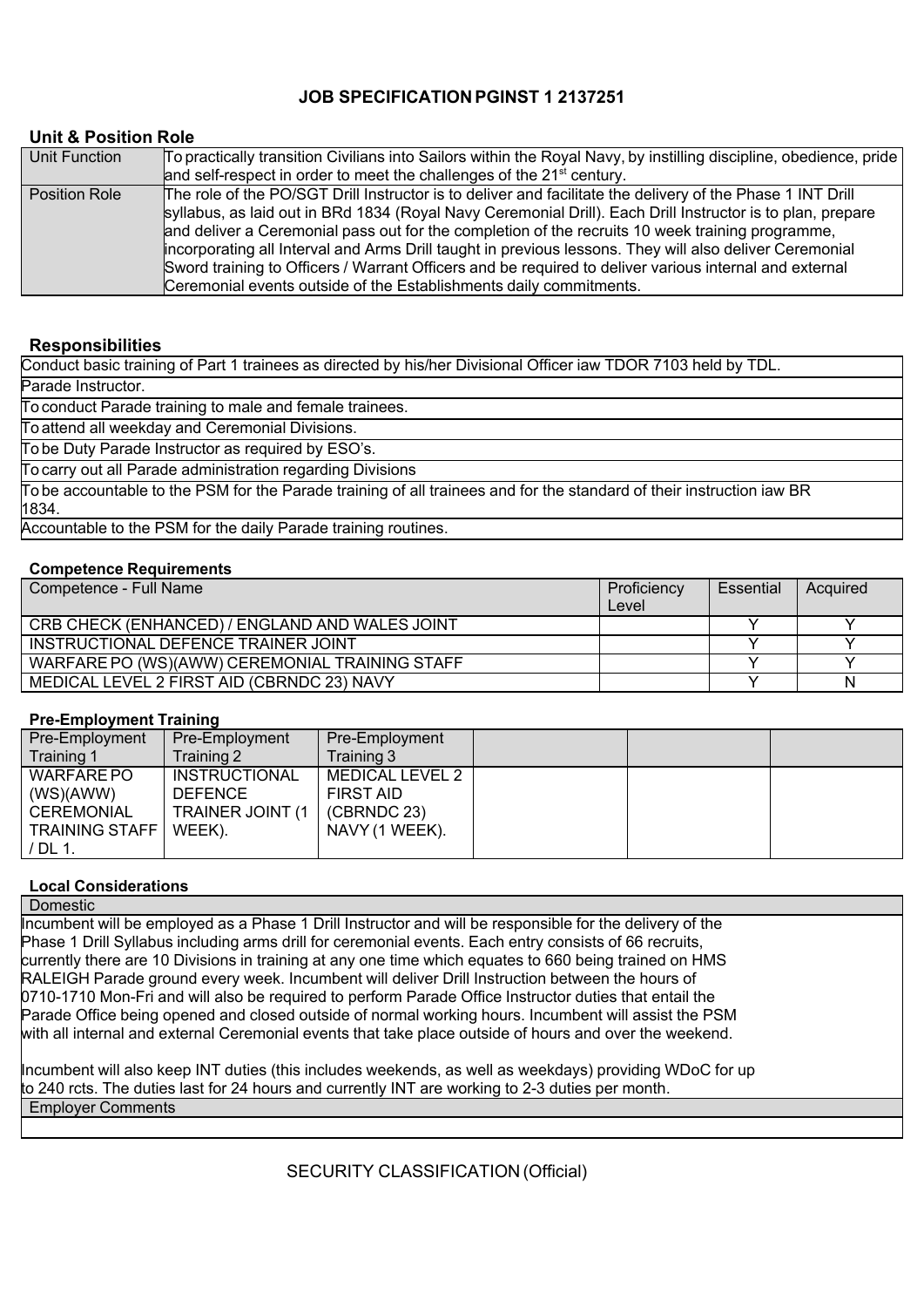### **JOB SPECIFICATION GUIDANCE NOTES**

*Note: Sers 1 to 9 and elements of 22 of the following comprise the core information required to establish the post and will therefore provide the basis for completion of the TWRF. Once established, these fields will autopopulate on creation of the Job Spec Report and may only be amended through an establishment variation.*

| <b>Note</b>    | <b>Field Title</b>                            | <b>Guidance</b>                                                                                                                                                                                                                                        |  |  |
|----------------|-----------------------------------------------|--------------------------------------------------------------------------------------------------------------------------------------------------------------------------------------------------------------------------------------------------------|--|--|
| 1              | Rank                                          | The rank required for the post, including any rank ranging where appropriate,<br>using NATO (OR/OF) and single-Service annotations.                                                                                                                    |  |  |
| $\overline{2}$ | Org Unit, Type, UIN<br>& TLB                  | The unit establishment on which the post is created, including the unit title,<br>whether Permanent or Lifed/Temporary, the UIN and parent TLB, and work<br>location for the post.                                                                     |  |  |
| 3              | <b>Exchange With</b>                          | For use with international/NATO exchanges only                                                                                                                                                                                                         |  |  |
| 4              | Service (Job)<br>Domain                       | The Service to which the post is allocated with Branch, Trade and<br>specialisation information (a concatenated value created by Establishments<br>staff based on the EAF/TWRF).                                                                       |  |  |
| 5              | Start & End Date,<br>Workforce<br>Requirement | Dates to be used where post has yet to come into existence or is lifed, and<br>indicator as to whether post is included in overall single-Service workforce<br>requirement (Yes/No)                                                                    |  |  |
| 6              | <b>Hiring Status</b>                          | For use by single-Service establishment administrators to indicates whether<br>post is currently in use (Active/Inactive)                                                                                                                              |  |  |
| $\overline{7}$ | Position Type,<br>Status & EIT                | Will be completed by Establishments staff based on information on<br>EAF/TWRF.                                                                                                                                                                         |  |  |
| 8              | Person Category                               | Will be completed by Establishments staff based on information on<br>EAF/TWRF.                                                                                                                                                                         |  |  |
| 9              | Service Option                                | For use when post can be filled by more than one Service                                                                                                                                                                                               |  |  |
| 10             | <b>Career Field</b>                           | For officer posts only. See guidance at Section 2 and Annex B above.                                                                                                                                                                                   |  |  |
| 11             | <b>Sub Career Field</b>                       | For officer posts only. See guidance at Section 2 and Annex C above.                                                                                                                                                                                   |  |  |
| 12             | <b>Talent Management</b>                      | To be used in accordance with single-Service direction on the identification<br>of posts such as those deemed Where Talent Endures (WTE) or Medium &<br>Short Term Areas for Reinforcement (Army). Values available are: Yes / No /<br>Not Applicable. |  |  |
| 13             | Tour Length &<br>Handover                     | To comply with single-Service policy direction on tour lengths for respective<br>branch, cap badge, trade or specialisation. Handover periods in excess of<br>one week must be justified separately.                                                   |  |  |
| 14             | Operation type,<br>Name & PID                 | Only to be used for posts on an Operational Establishment Table (OET)                                                                                                                                                                                  |  |  |
| 15             | <b>Hierarchy Parent</b>                       | The JPANs reflecting the 1 <sup>st</sup> , 2 <sup>nd</sup> and 3 <sup>rd</sup> ROs for the post as defined in the<br>Unit Hierarchy.                                                                                                                   |  |  |
| 16             | Incumbent & FAD                               | Will be populated by JPA from information relating to current incumbent.                                                                                                                                                                               |  |  |
| 17             | Environment                                   | Select from the following the value that best reflects the environment within<br>which the post operates:<br><b>Environment</b><br><b>Description</b><br>Army single-Service environments<br>Army                                                      |  |  |
|                |                                               | Military & Civilian<br>Mixed military and civilian (e.g. MOD Head Office)<br>Military Only<br>Military only environments that do not match other                                                                                                       |  |  |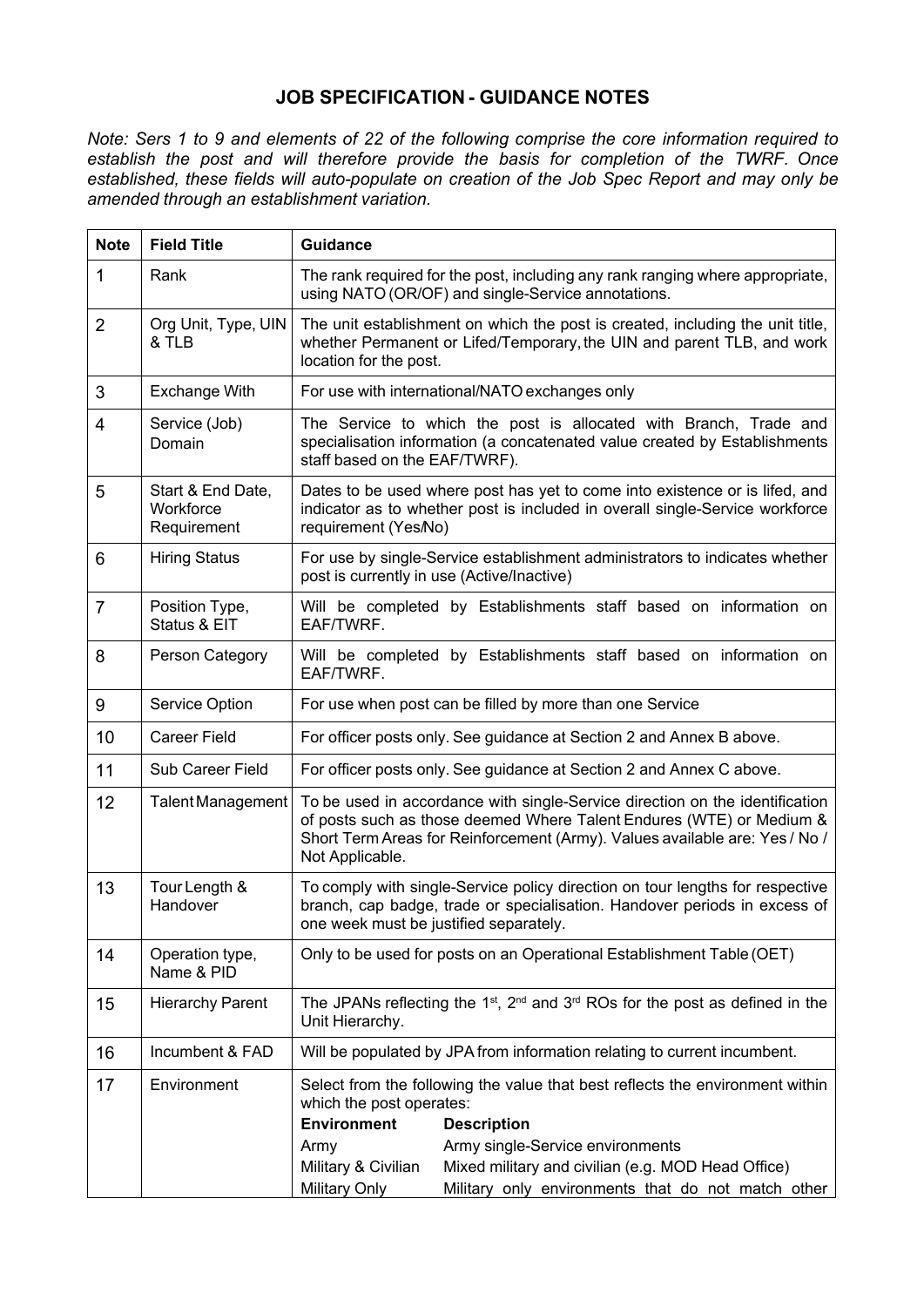|    |                                           |                                      | values                                                                                                                                                                                                                                                                                                                                                                          |
|----|-------------------------------------------|--------------------------------------|---------------------------------------------------------------------------------------------------------------------------------------------------------------------------------------------------------------------------------------------------------------------------------------------------------------------------------------------------------------------------------|
|    |                                           | Multinational                        | Multinational (e.g. NATO or other international HQs or<br>embassies)                                                                                                                                                                                                                                                                                                            |
|    |                                           | <b>OGD</b>                           | Other Government Departments<br>(inc<br>loans<br>and<br>secondments)                                                                                                                                                                                                                                                                                                            |
|    |                                           | <b>RAF</b>                           | RAF single-Service environments                                                                                                                                                                                                                                                                                                                                                 |
|    |                                           | <b>RM</b>                            | RM single-Service environments                                                                                                                                                                                                                                                                                                                                                  |
|    |                                           | <b>RN</b>                            | RN single-Service environments                                                                                                                                                                                                                                                                                                                                                  |
|    |                                           | <b>Tri-Service</b>                   | Tri-Service joint environments                                                                                                                                                                                                                                                                                                                                                  |
| 18 | Min Med Standard                          | the incumbent. Values available are: | This field is only to be used where the post has specific characteristics that<br>require consideration of the Joint Medical Employment Standard (JMES) of                                                                                                                                                                                                                      |
|    |                                           | <b>Min Med Std</b>                   | <b>Description</b>                                                                                                                                                                                                                                                                                                                                                              |
|    |                                           | <b>MFD</b>                           | Medically Fully Deployable                                                                                                                                                                                                                                                                                                                                                      |
|    |                                           | <b>MLD</b>                           | <b>Medically Limited Deployable</b>                                                                                                                                                                                                                                                                                                                                             |
|    |                                           | <b>MND</b>                           | Medically Non-Deployable (will be assumed to be the<br>default unless otherwise specified)                                                                                                                                                                                                                                                                                      |
| 19 | <b>Child Positions</b>                    | Hierarchy.                           | The JPANs of the posts reporting to this post as defined in the Unit                                                                                                                                                                                                                                                                                                            |
| 20 | <b>Preferred Gender</b>                   |                                      | This field is only to be used where there is a Genuine Occupational<br>Requirement impacting on the gender appropriate to the role. Single-Service<br>Diversity & Inclusion SMEs should be consulted before completion.                                                                                                                                                         |
| 21 | Career<br>Management &<br>Rotational Info | For single-Service use.              |                                                                                                                                                                                                                                                                                                                                                                                 |
| 22 | Specialist Pay                            | completion.                          | Reflecting Specialist Pay entitlements associated with the post. See JSP 754<br>for guidance. Single-Service pay policy staff should be consulted before                                                                                                                                                                                                                        |
| 23 | Unit & Position Info                      |                                      | Mission statement of the parent unit and a succinct description of the<br>individual's role. Avoid abbreviations and unfamiliar terminology. Should be<br>consistent with information entered on OJAR/SJAR of incumbent.                                                                                                                                                        |
| 24 | Responsibilities                          |                                      | A numbered list of the main responsibilities of the post (maximum of 8).<br>Include: standing duties and tasks; enduring additional roles; position within<br>the branch; interaction with other branches and HQs; supervisory<br>responsibilities. Maximum 150 characters (including spaces). These fields<br>will populate the front page of the OJAR/SJAR for the incumbent. |
| 25 | Competence<br>Requirements                | development.                         | Those competencies, including Security Clearance and FKSE, required for<br>the post, including the proficiency level and whether the competencies are<br>essential or can be acquired in post. See paras 3.01 and 3.04 for guidance<br>and JSP 794 for details of the administration of professional and personal                                                               |
| 26 | Pre-Employment<br>Training                |                                      | Detail and duration of any pre-employment training required to equip the<br>individual for the post. Include any individual pre-deployment training<br>required. See paras 3.01 and 3.04 for guidance.                                                                                                                                                                          |
| 27 | Domestic<br>Considerations                |                                      | Any domestic considerations relating to the post or its environment, including<br>factors related to accompanied service, schooling, medical facilities, travel<br>required, spouses' work restrictions etc.                                                                                                                                                                    |
| 28 | Employer<br>Comments                      | future workstrands, eg a             | Additional context and information on factors such as temporary changes or<br>location move, policy review,<br>overseas                                                                                                                                                                                                                                                         |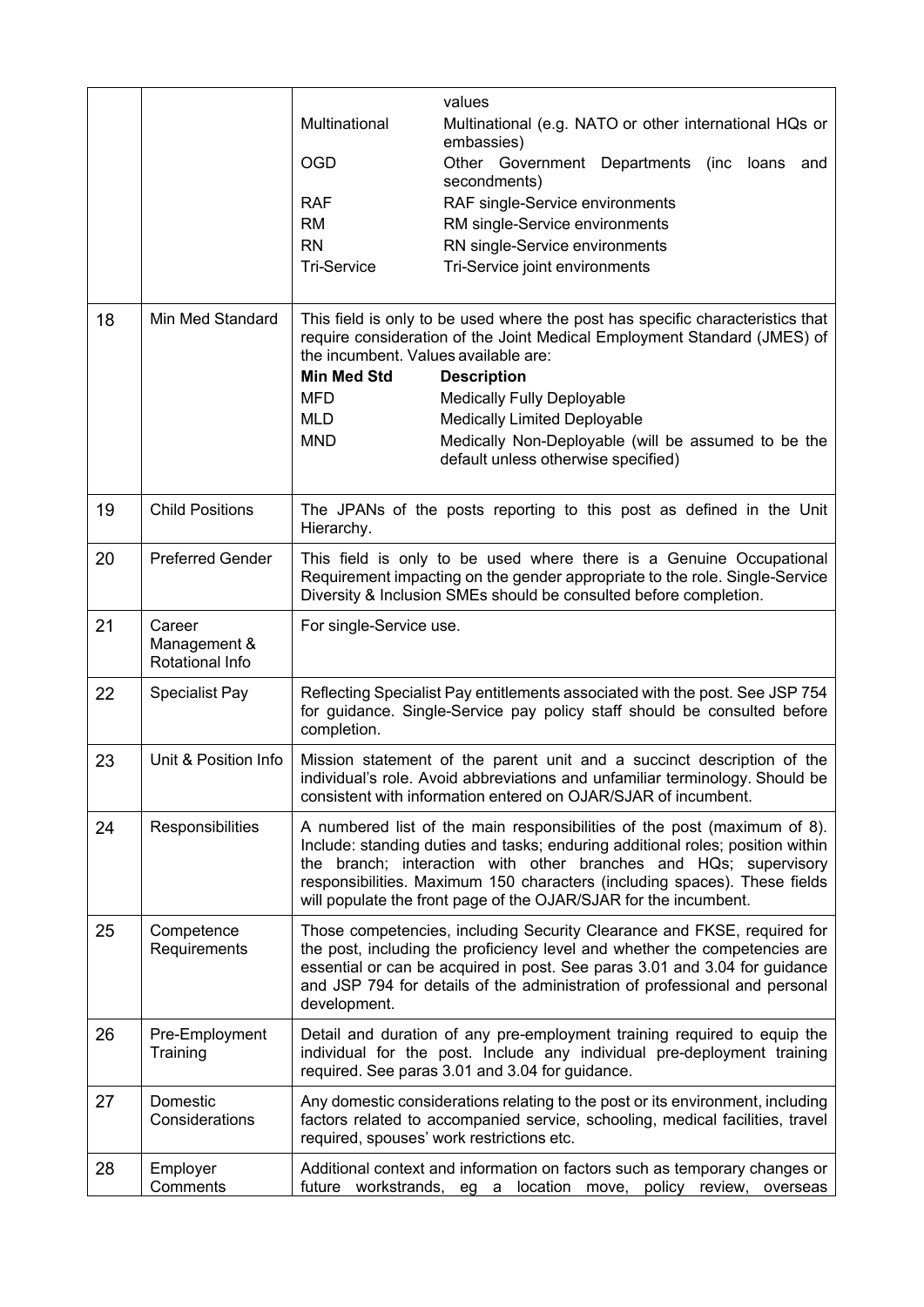|    |                            | deployment/travel etc. This section is also to be used to express additional<br>criteria applicable to the selection, including essential and desirable criteria. |
|----|----------------------------|-------------------------------------------------------------------------------------------------------------------------------------------------------------------|
| 29 | Security<br>Classification | Job Specifications are 'Official' unless they contain sensitive information.                                                                                      |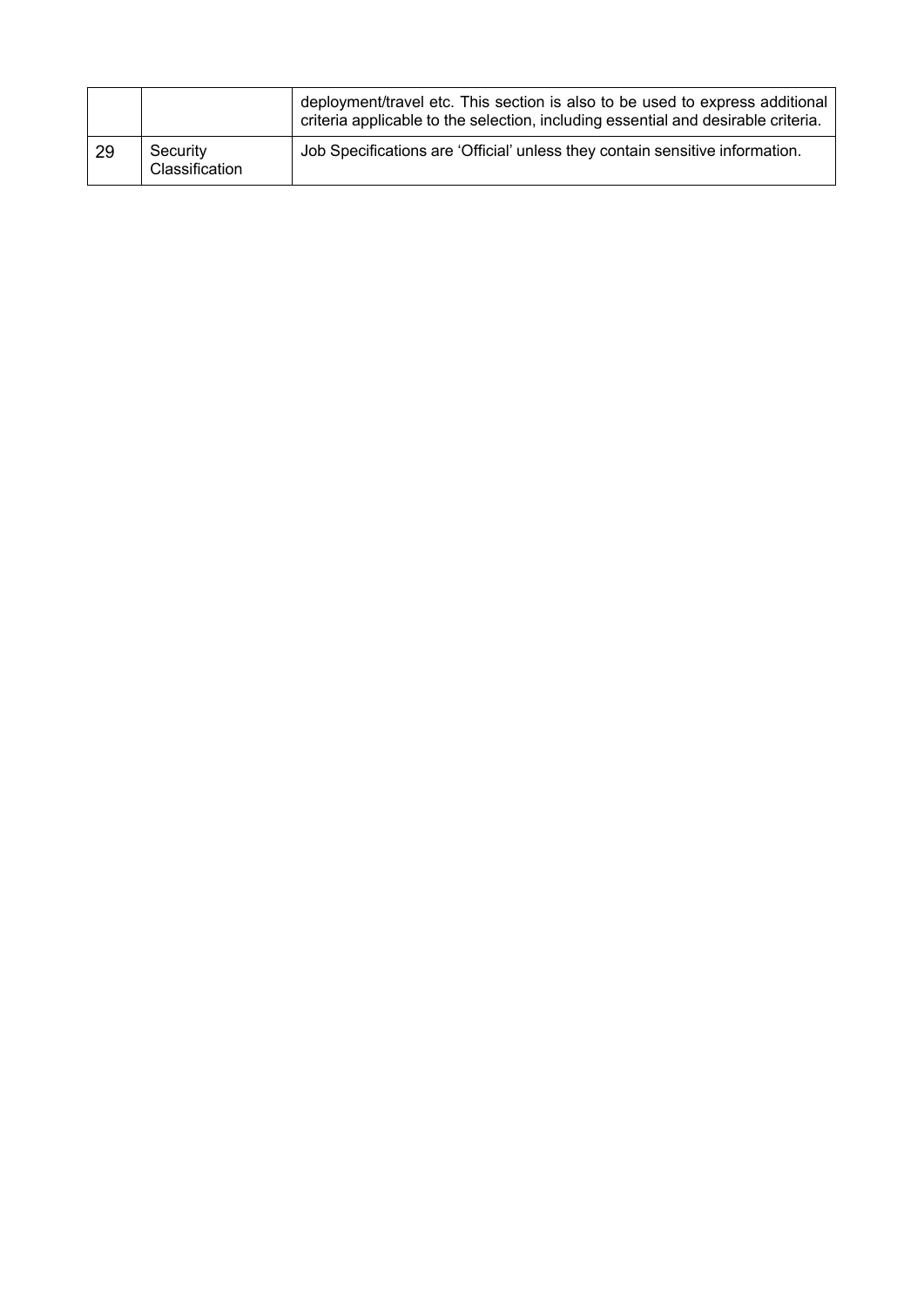# **CAREER FIELDS – ADDITONAL GUIDANCE**

# **CAREER FIELD DEFINITIONS**

| <b>CAREER FIELD &amp; DEFINITION</b>                                                                                                                                                                                                                                                                                                                                                                                                 | <b>NOTES</b>                                                                                                                                                                                                                                                                                                                                                                                                            |
|--------------------------------------------------------------------------------------------------------------------------------------------------------------------------------------------------------------------------------------------------------------------------------------------------------------------------------------------------------------------------------------------------------------------------------------|-------------------------------------------------------------------------------------------------------------------------------------------------------------------------------------------------------------------------------------------------------------------------------------------------------------------------------------------------------------------------------------------------------------------------|
| <b>Operations (Ops)</b>                                                                                                                                                                                                                                                                                                                                                                                                              |                                                                                                                                                                                                                                                                                                                                                                                                                         |
| Posts that are involved in the planning, direction,<br>command and control, and execution of<br>operations.                                                                                                                                                                                                                                                                                                                          | Includes posts involved in the planning and<br>execution/delivery of soft/non-kinetic military effect<br>in support of an operational mission (e.g. PsyOps,<br>Cyber, EOD, Media Ops, Influence Ops).<br>Includes posts directly involved in the planning,<br>tasking and command and control of deployed<br>assets on operations. These posts are able to<br>directly influence or own elements of the<br>battlespace. |
| <b>Operational Support (Op Sp)</b>                                                                                                                                                                                                                                                                                                                                                                                                   |                                                                                                                                                                                                                                                                                                                                                                                                                         |
| Posts that are involved in the generation,<br>preparation and provision of support and advice to<br>the forces that conduct operations.                                                                                                                                                                                                                                                                                              | Includes those involved in collective training.<br>Excludes posts that deliver the individual training of<br>those forces as these belong in the Pers CF.<br>Captures operational enablers eg Intelligence,<br>Medical, Logistics and Infrastructure Support.                                                                                                                                                           |
| <b>Personnel (Pers)</b>                                                                                                                                                                                                                                                                                                                                                                                                              |                                                                                                                                                                                                                                                                                                                                                                                                                         |
| Posts involved with all aspects of individual<br>training and the provision of trained personnel;<br>recruiting; personnel strategy; policy and planning;<br>manpower planning and career management of<br>SP; and the technical delivery and assurance of<br>personnel administrative policies.                                                                                                                                     | Excludes collective training (Op Sp).                                                                                                                                                                                                                                                                                                                                                                                   |
| <b>Defence Engagement (DE)</b>                                                                                                                                                                                                                                                                                                                                                                                                       |                                                                                                                                                                                                                                                                                                                                                                                                                         |
| Posts which either enable and/or deliver<br>engagement between UK Defence and other<br>organisations and audiences (e.g. Defence<br>Diplomacy; liaison, exchange and loan service<br>with other nations, international organisations and<br>UK Government departments; UK international<br>policy and planning; NATO and European Policy;<br>media operations & corporate communications;<br>and culture and language appointments). | Excludes those NATO posts (or from similar<br>organisations) that are delivering Operations,<br>Operational Support or Management of Defence<br>functions. For example, those involved with the<br>planning and execution of operations in a NATO HQ<br>will sit in the Ops CF.                                                                                                                                         |
| <b>Management of Defence (MD)</b>                                                                                                                                                                                                                                                                                                                                                                                                    |                                                                                                                                                                                                                                                                                                                                                                                                                         |
| Posts that develop Defence and sS policy and<br>strategy, manage at the military strategic level and                                                                                                                                                                                                                                                                                                                                 |                                                                                                                                                                                                                                                                                                                                                                                                                         |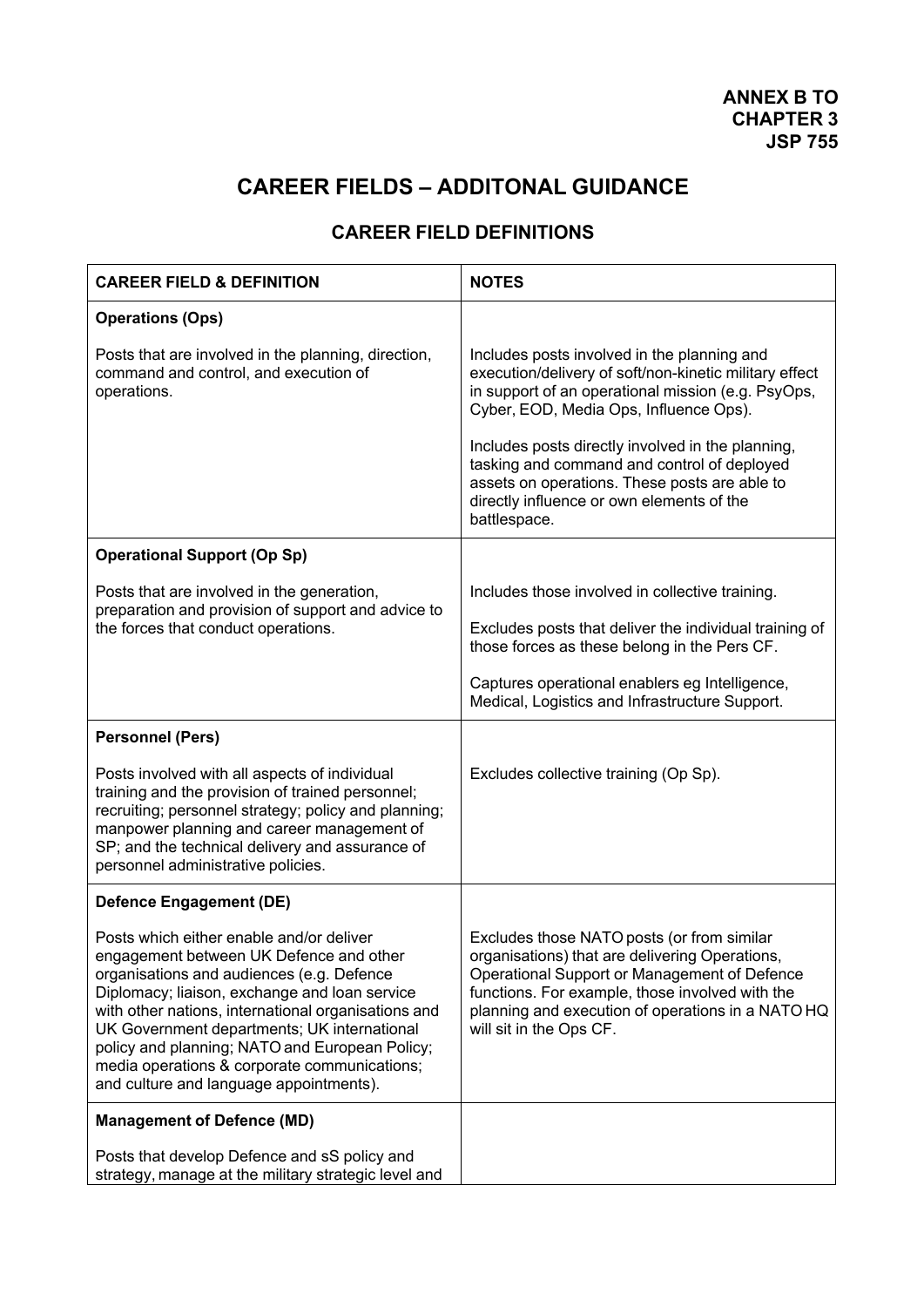| deliver Departmental and TLB non-operational<br>outputs.                                                                                                                                                                                                                                                                                           |  |
|----------------------------------------------------------------------------------------------------------------------------------------------------------------------------------------------------------------------------------------------------------------------------------------------------------------------------------------------------|--|
| Capability & Acquisition (C&A)                                                                                                                                                                                                                                                                                                                     |  |
| Posts that develop and execute capability and<br>acquisition policy, strategy, planning and finance;<br>infrastructure development; identify and manage<br>capability requirements; conduct research<br>including operational analysis; manage capability<br>programmes and projects, engineering support<br>and in-service capability management. |  |

# **CAREER FIELD POST ALLOCATION PRINCIPLES AND PRACTICES**

# **ALLOCATION PRINCIPLES**

| <b>Principle 1</b> | DS Sec is responsible for the allocation of all joint and rotational posts at OF5 and<br>above to the Defence CF. The sS are responsible for the allocation of all sS posts to CF.                                                                                                                                                                                                                                                                                                                                                                                                    |
|--------------------|---------------------------------------------------------------------------------------------------------------------------------------------------------------------------------------------------------------------------------------------------------------------------------------------------------------------------------------------------------------------------------------------------------------------------------------------------------------------------------------------------------------------------------------------------------------------------------------|
| <b>Principle 2</b> | As the norm, posts are mapped on the basis of their individual function and not the<br>function of the organisation of which they are a part. Hence organisations that perform<br>multiple roles may have staff in different CF that reflect this (e.g. HQ LONDIST is<br>assessed to generally perform an Op Sp function but as it has home security<br>responsibilities some of its posts are likely to fall into the Ops CF). There will be<br>instances where the function of the organisation can be used as additional guidance for<br>determining the appropriate CF of a post. |
| <b>Principle 3</b> | Posts from the staff branches within deployable formation HQ are likely to fall into the<br>following CF:<br>J1 – Pers or Op Sp CF (depending on precise post function)<br>J3 & J5 - Ops CF<br>J2, J4, J6 & J7 - Op Sp CF<br>$J8 - Op Sp CF$<br>$J9 - DE CF$                                                                                                                                                                                                                                                                                                                          |
| <b>Principle 4</b> | A post should be allocated to only one CF, which should be the CF to which the majority<br>of its functions relate or to which the majority of the post-holder's time is dedicated.                                                                                                                                                                                                                                                                                                                                                                                                   |

# **ALLOCATION PRACTICES**

| <b>Practice 1</b> | MA appointments may fall into the CF of the principal they support (on the basis that they<br>accumulate significant knowledge and experience relating to the CF within which their<br>principal operates) or Management of Defence, as deemed most applicable by Job<br>Owner/Sponsor. |
|-------------------|-----------------------------------------------------------------------------------------------------------------------------------------------------------------------------------------------------------------------------------------------------------------------------------------|
| <b>Practice 2</b> | Staff posts in DSF, SRR and SFSG will generally relate to the Ops CF but posts<br>performing enabling functions within these organisations are likely fall into the other<br>relevant CF.                                                                                               |
| <b>Practice 3</b> | PJHQ performs a function that relates directly to the Ops CF but a number of staff<br>branches have posts that will better align with other relevant CF.                                                                                                                                |
| <b>Practice 4</b> | Staff posts associated with the planning, execution and command and control of<br>intelligence gathering operations (HUMINT, ISTAR, etc.) fall into the Ops CF but Int and<br>Sy posts generally fall into the Op Sp CF.                                                                |